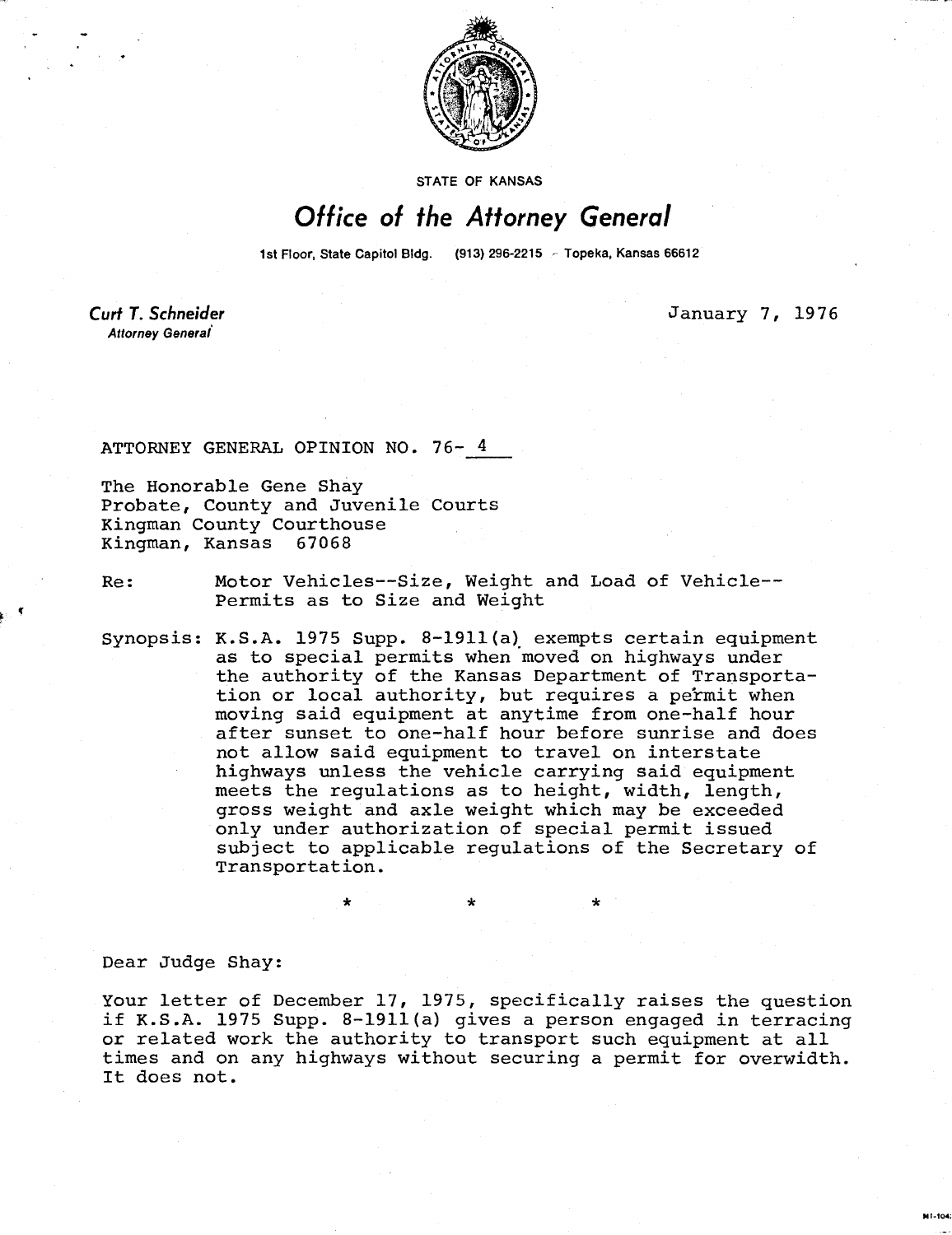The Honorable Gene Shay Page Two January 7, 1976

K.S.A. 1975 Supp. 8-1911(a) states in pertinent part:

"No permit shall be required to authorize the moving or operating upon any highway of farm tractors, combines, fertilizer dispensing equipment, or other farm machinery, or machinery being transported to be used for terracing or soil or water conservation work on farms, or vehicles owned by counties, cities or other political subdivisions of the state, unless such moving operation occurs at any time from a half-hour after sunset to a halfhour before sunrise: Provided, the equipment referred to in the proceeding proviso shall not be permitted to travel on interstate highways."

The machinery as set forth in K.S.A. 1975 Supp. 8-1911(a) is not to be permitted upon the highways from one-half hour after sunset until one-half hour before sunrise without a permit. Said machinery is also prohibited from travelling on interstate highways.

The equipment referred to in K.S.A. 1975 Supp. 8-1911(a) may, however, be transported on interstate highways if it is being hauled or moved on motor vehicles which are otherwise authorized to operate on interstate highways subject to certain conditions outlined in Attorney General Opinion No. 74-170, dated May 26, 1974, to Lt. Col. Allen Rush, then Assistant Superintendent of Kansas Highway Patrol, which stated:

> "We are of the opinion that combines and other farm machinery may lawfully be transported on interstate highways if hauled upon motor vehicles such as trucks or truck tractors and trailers which are otherwise lawfully authorized to operate on interstate highways and to haul such equipment, whether as common carriers, contract carriers, or private carriers. We are of the further opinion that such transportation would be subject to statutory limitations on length, height, width, and gross weight and axle weight, which would be exceeded only under